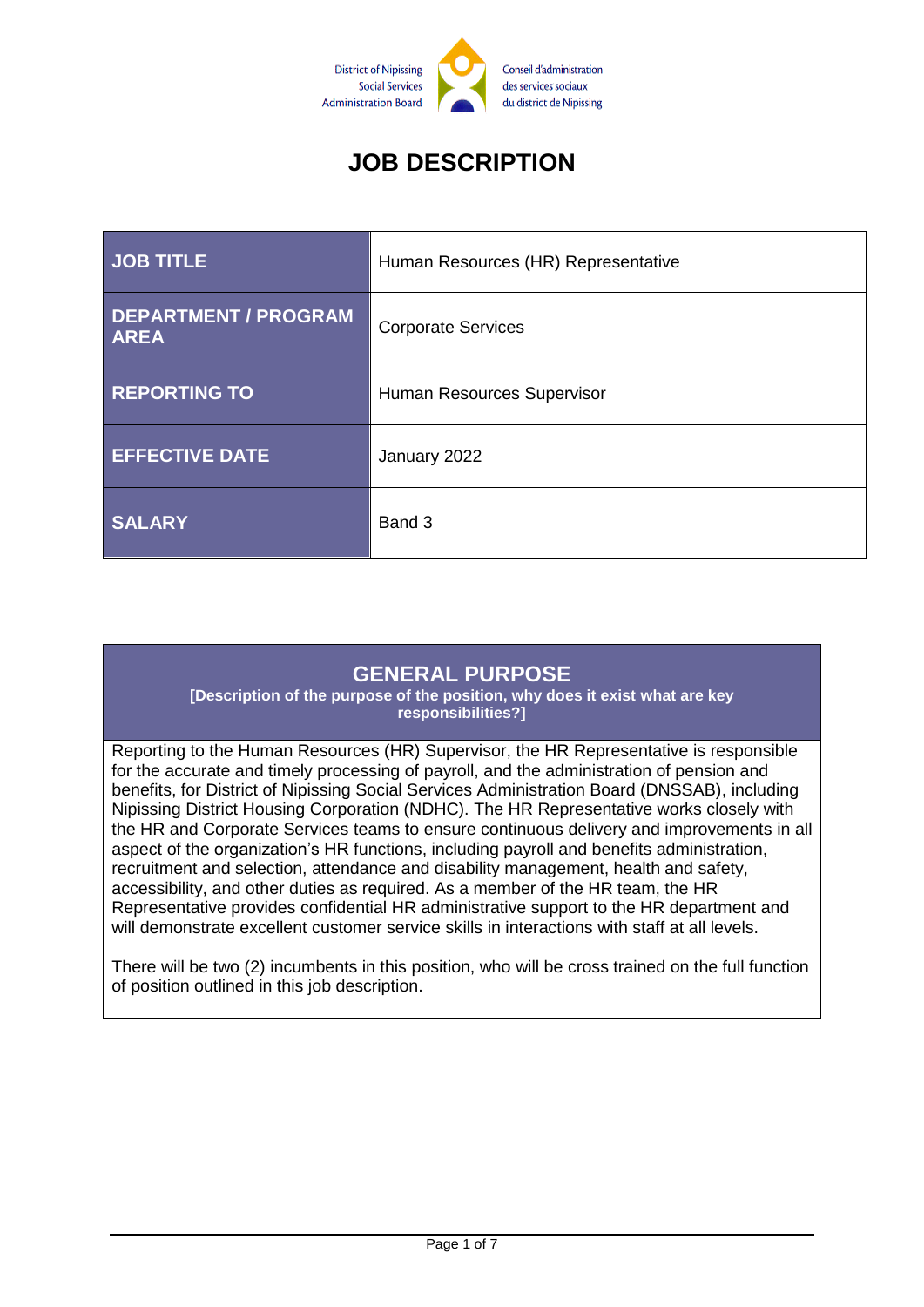# **KEY ACTIVITIES**

**[Name and list under each the key activities of the position and percentage estimate of time for each section.]**

#### **Payroll, Pension and Benefit Administration**

- 1. Process the bi-weekly payroll for both DNSSAB and NDHC employees, following each employee group's pay schedule and adhering to both group's CUPE Collective Agreements and non-union policies, including processing Board of Directors stipend and monthly Board Honorariums;
- 2. Ensure the accuracy of information and adherence to provincial legislation including the Employment Standards Act;
- 3. Administer the group benefits plan and pension plan in accordance with prescribed guidelines from Manulife and OMERS, including enrolment, buy-back, pension calculations, monthly remittances, annual reconciliation, monthly benefit carrier review to ensure appropriate level of benefits are reflected etc.;
- 4. Liaise with departmental personnel to clarify and verify information to ensure employees are paid correctly;
- 5. Prepare the reconciliation for union dues and an invoice for union business as per the DNSSAB and NDHC Collective Agreements;
- 6. Assist with the completion of annual T4's and T4A's and Records of Employment (ROE), and provide to employees on a timely basis;
- 7. Respond to employee questions related to payroll, pension and benefits, with a focus on excellent customer service, including government and EI requests for payroll and staffing information;
- 8. Process employee salary changes, promotions, demotions, merit increases and other changes, and set up new employees in INFO HR, and assist to compile and prepare reports as needed. e.g. sick leave, vacation entitlement etc.;
- 9. Perform reports and calculations as needed for the Director of Corporate Services, specifically when looking at situations such as retirements and terminations;
- 10. Working collaboratively with the HR Supervisor to perform regular audits of payroll and INFO-HR to ensure accuracy, and when errors are identified work to resolve them as quickly as possible and communicate findings to the affected party accordingly.

#### **Recruitment and Selection**

- 1. Support the HR Supervisor with recruitment-related work including: create job bulletins, schedule interviews, create interview questions, score interviews, conduct reference checks, prepare employment offers, prepare on-boarding packages etc.;
- 2. Coordinate technical and occupational requirements for new recruitments including: HRIS profile, SharePoint permissions, computer access, email, telephone/cell phone, printer code, swipe card, portal, Citrix key etc.;
- 3. Coordinates the on-boarding and mandatory legislative training as required;
- 4. Assist to create statistical reports, using recruitment and training data.

#### **Disability Management and WSIB**

- 1. Support the HR Supervisor in working with employees, management, and other key stakeholders (e.g. insurance company WSIB, medical professionals etc.) in all aspects of attendance and disability management, including preparing correspondence regarding submission of application documentation, status of claims, accommodations and return to work plans;
- 2. Assist to coordinate WSIB claims and complete WSIB Form 7's for workplace injuries and notify the JHSC of incidents or accidents as directed by the HR Supervisor;
- 3. Assist to coordinate with Insurance Carrier and HR Supervisor to ensure payments are made adhering to legislation and/or the collective agreement, and/or arrange coordination of benefits.

#### **Health and Safety, Accessibility and Employee Assistance Program (EAP)**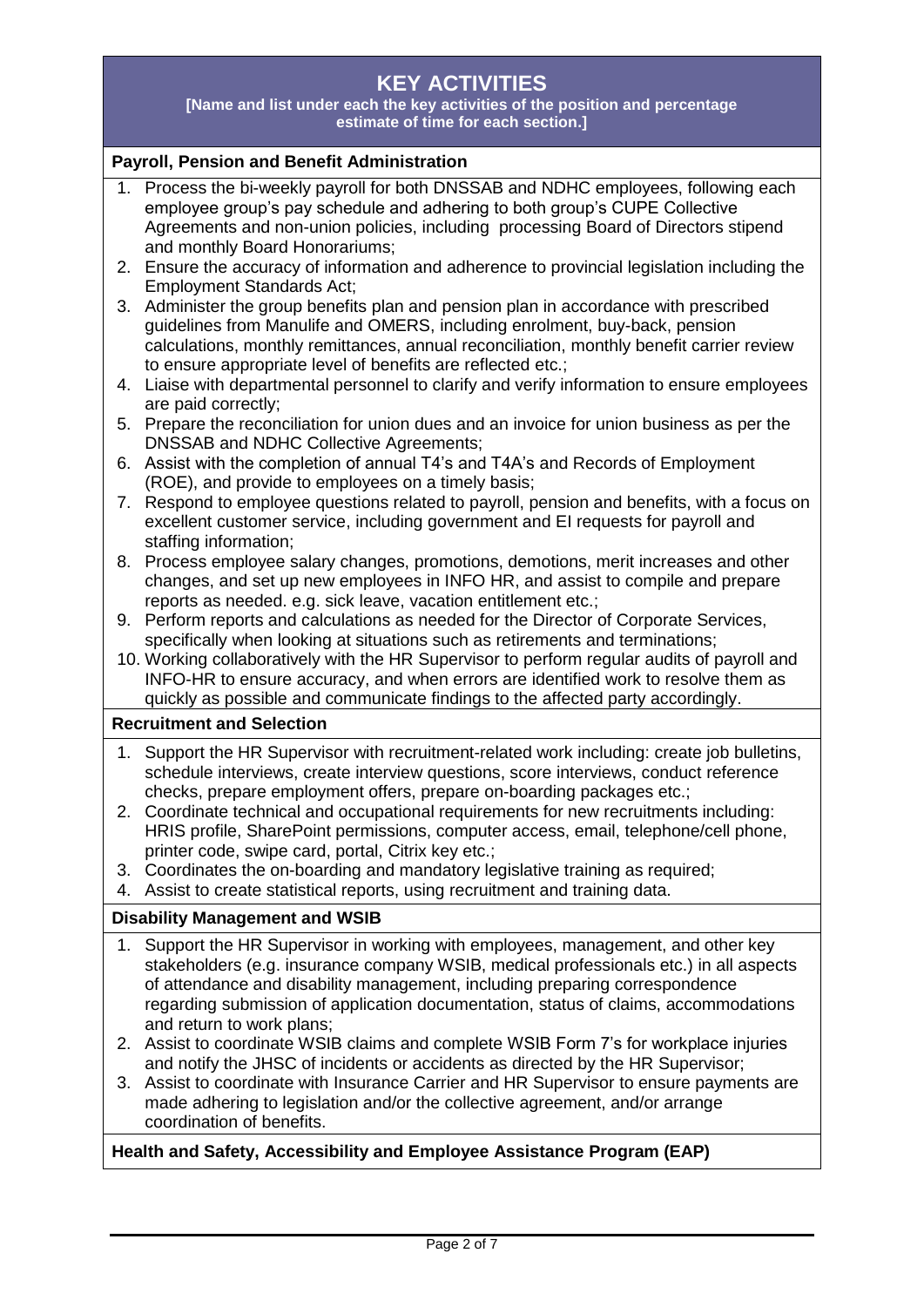- 1. Provide and organize general administrative support to the management representatives of the Joint Health and Safety Committee (JHSC) for DNSSAB and the Accessibility Committee;
- 2. Monitor the monthly workplace inspection reports and assist to create statistical reports, using incident and injury data, and other relevant workplace health and safety trends as identified by the JHSC;
- 3. Support the coordination of workplace health, safety, accessibility, EAP and employee wellness initiatives, activities, and improvements as identified and upon direction of the HR Supervisor;
- 4. Assist to develop, coordinate and enhance the Health and Safety Programs through identifying safety training needs, assisting in the development of safety policy and work procedures and working with the Joint Health and Safety committee to ensure compliance with safe work Regulations.

### **Additional Responsibilities**

- 1. Maintain employee personnel files hard copies and/or electronically as required, and archive old files in accordance with the HR retention policy;
- 2. Respond to and provide support and solutions to employees on general inquiries utilizing legislation, organizational policies, procedures and collective agreements;
- 3. Process HR department invoices as required, and liaise with Finance and outside vendors on inquiries related to HR invoices;
- 4. Assist to develop, coordinate, enhance and implement HR programs in accordance with the needs of the DNSSAB, corporate expectations and/or legislative requirements;
- 5. Ensure and maintain compliance within Occupational Health and Safety Act (OHSA), Ontario Human Rights Code, Accessibility for Ontarians with Disabilities Act (AODA), Workplace Safety and Insurance Act (WSIA) as well as employment and other related legislation:
- 6. Perform project work for the Director of Corporate Services and other duties as assigned;
- 7. Maintain confidentiality of all HR information related to employees, payroll, benefits, disability, medical information, discipline, performance etc.

**As a DNSSAB employee, the position is responsible for creating, maintaining and actively participating in a respectful workplace, that is free of all forms of harassment, discrimination and violence.**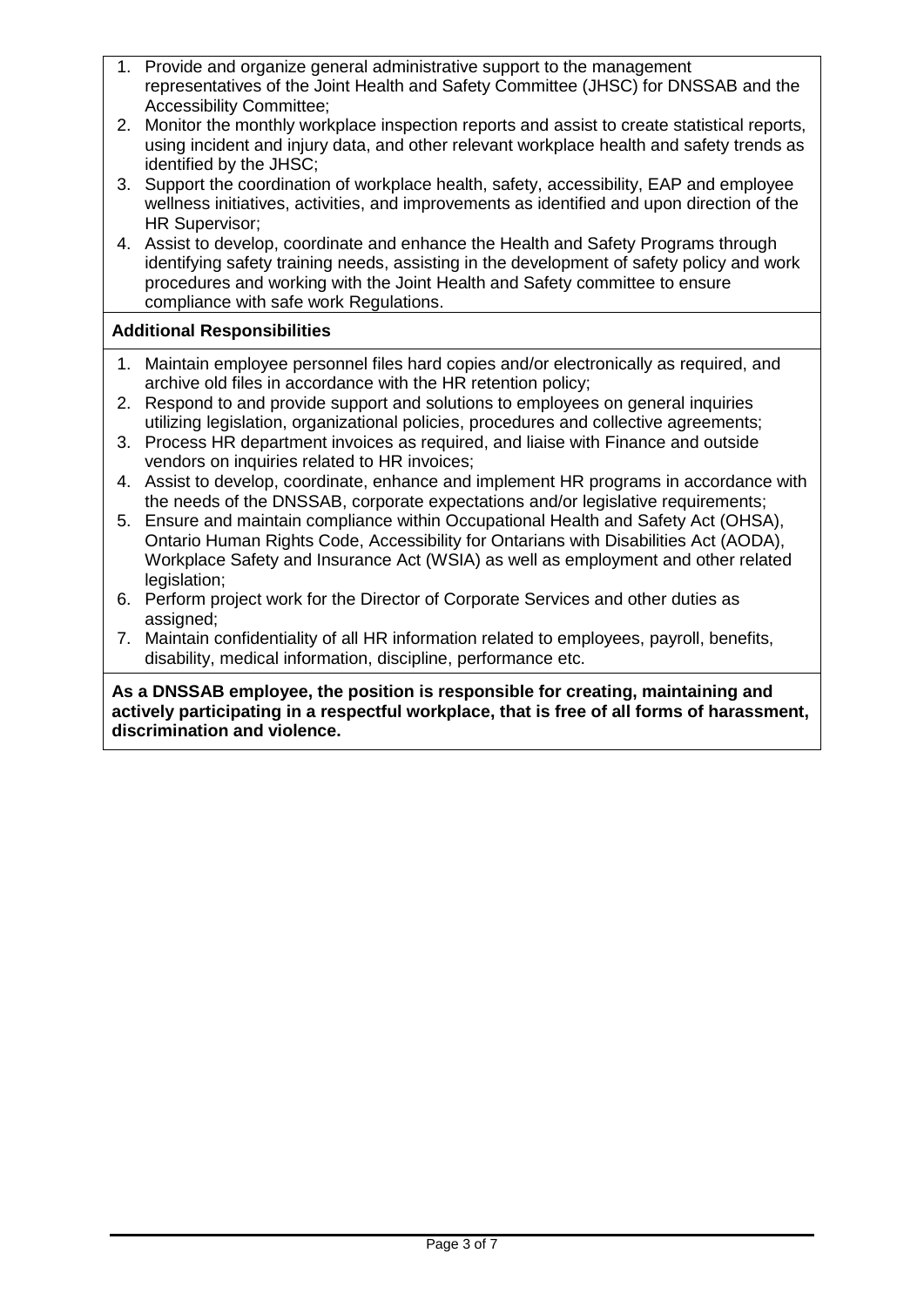# **QUALIFICATIONS**

- Two year post-secondary diploma in HR Management, Payroll Administration or related acceptable program is required;
- One year of HR and payroll administration experience in a multi-faceted environment, preferably within a public sector organization;
- Knowledge of the Ontario Human Rights Code, Employment Standards Act, Occupational Health and Safety Act, Freedom of Information and Protection of Privacy Act, and other related legislation;
- Demonstrated understanding of basic financial concepts including direct experience processing payroll;
- Working knowledge of HRIS systems, MS SharePoint, and Office suite of programs is required; experience with Pay Web is considered an asset;
- Excellent interpersonal, organizational, and presentation skills including excellent oral and written communication skills;
- Strong customer service and follow up skills;
- Ability to maintain confidentiality;
- Ability to manage daily workload, set priorities and meet required deadlines while managing with completing demands;
- Ability to work both independently and co-operatively as member of a team;
- A self-starter, with ability to work with all levels of the organization;
- Ability to multitask and prioritize workload in a fast-paced environment;
- Demonstrated regular attendance in keeping with the Board's Attendance Management Policy;
- Flexibility of hours and location of work may be required;
- Valid Ontario Driver's License and a vehicle available for use on the job.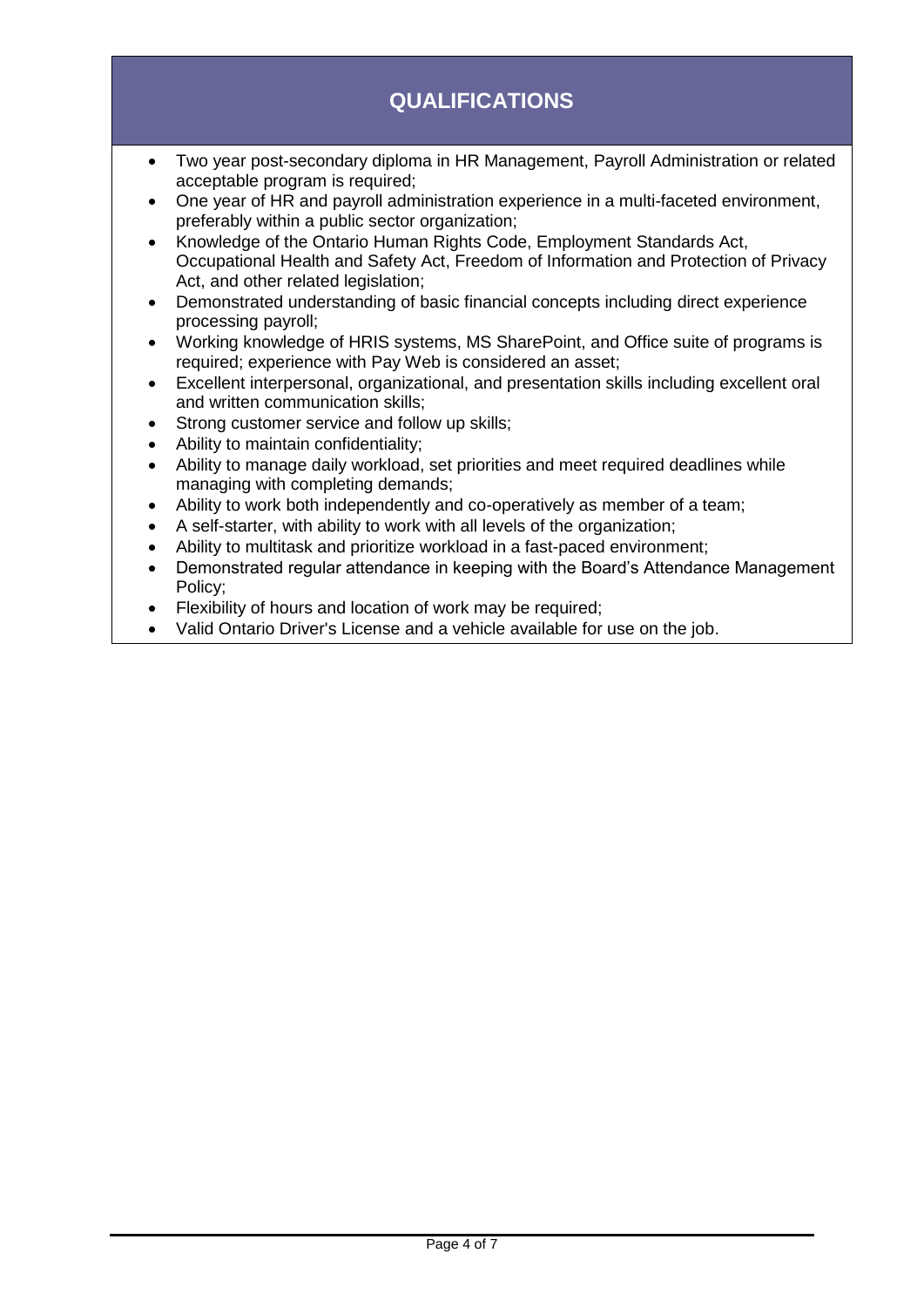### **COMPLEXITY / JUDGMENT**

**[The decision-making aspects of the position, the variety and relative difficulty of the material or information upon which decisions are based and the use of knowledge and experience in making the decisions.]**

Work is generally standardized.

### **EDUCATION AND SPECIFIC TRAINING**

**[The level of formalized knowledge required to satisfactorily fill the position – such knowledge is most commonly acquired as a result o time spent in schools, colleges and universities / today's levels and standards are utilized – Education and Work Experience are rated together.]**

Two year college diploma.

## **EXPERIENCE**

**[The length of time required to learn, under instruction or guidance is measured along with the essential techniques and skills the job calls for / work experience Is gained on the job under consideration, on prior jobs where the same or more elementary principles and techniques are used and on related jobs where the required body of knowledge can be built up – this is assuming the "incumbent" starts with the educations level specified in the Education factor.]**

One year of experience.

# **INDEPENDENCE OF ACTION**

**[Reflects the amount of direction and control received from either personal supervision or standard practices and precedents – also considers ingenuity, creativity and original thought required I the job.]**

Works under occasional supervision.

### **RESULTS OF ERRORS**

**[Considers the extent of losses to the organization – such losses may result from mistakes occasioned by insufficiently considered decisions or judgements – only in lower level positions is consideration given to carelessness / results of errors is also used to evaluate responsibility for the safety of others.]**

May cause inaccuracies in reports and records.